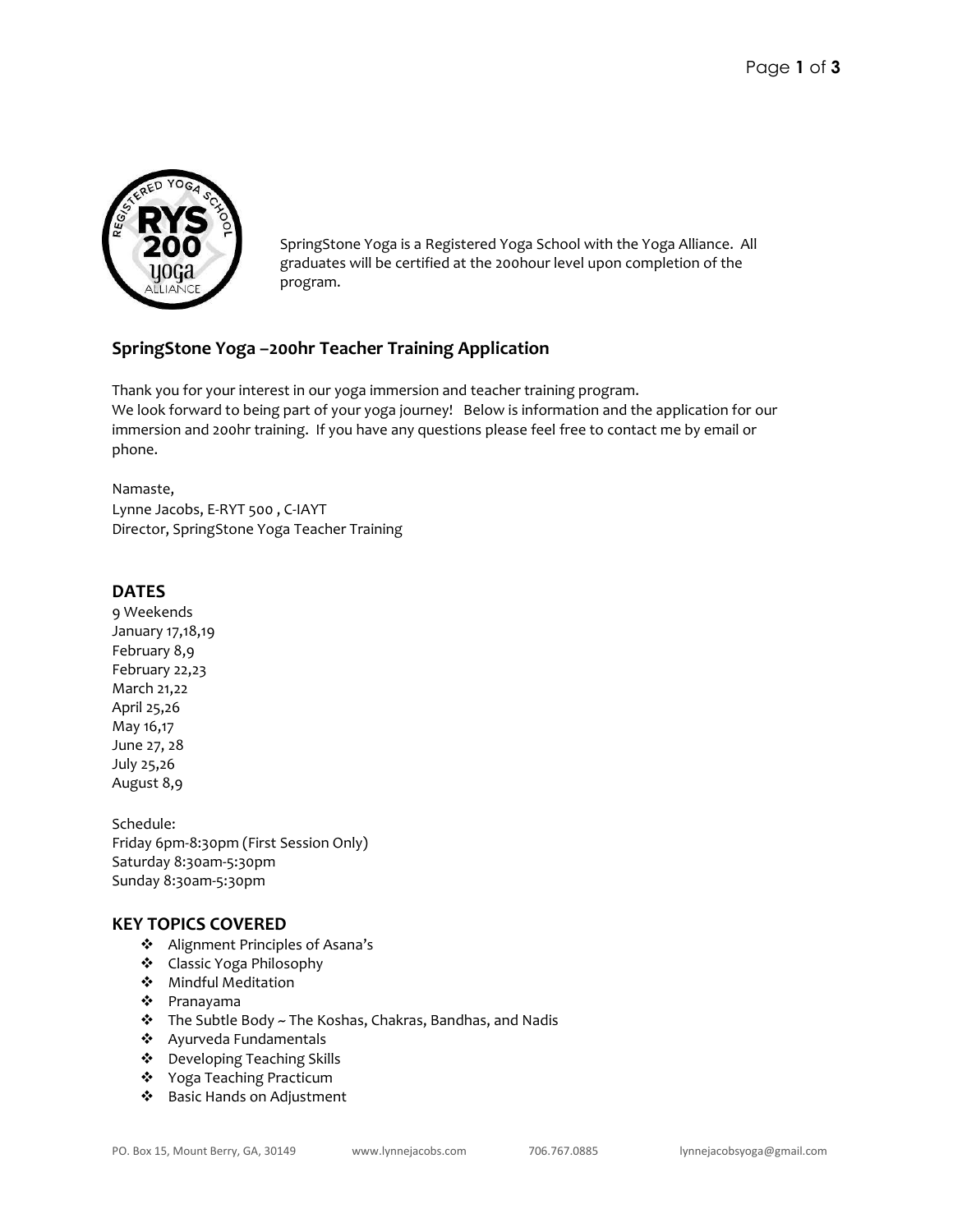- $\div$  The Art of Class Sequencing
- Anatomy for Yoga Teachers
- ❖ Ethics in Teaching
- Business of Yoga

# **TUITION**

Early Bird \$2,695 (Due in full by December 6, 2019) Regular \$2,895 (Due in full by January 10, 2020)

# **TO APPLY**

- 1) Complete the application below and email it to [lynnejacobsyoga@gmail.com.](mailto:lynnejacobsyoga@gmail.com)
- 2) Once your application is received, a personal interview will be set up either in person or over the phone to prepare you for the training.
- 3) A signed copy of the application will need to be on file once the application process is complete.

### **REFUND POLICY**

Please read before applying, as we have a firm financial policy. Students are responsible for knowing the refund policy before appying.

- 1. In the event you need to cancel your registration for the training, tuition can be refunded in full if the cancellation is made before January 10, 2020, minus a \$150 application fee.
- 2. No tuition refunds can be made after January 9, 2020.
- 3. There is a minimum of four students needed to hold the training and a maximum of 20 that will be accepted. If the minimum number of students is not met within 7 days of the first training date, student's tuition will be refunded in full.

\*SpringStone Yoga reserves the right to reschedule a training session.

# **FREQUENTLY ASKED QUESTIONS:**

When will I find out if I have been accepted into the program?

*After you submit your application we will contact you within one week to schedule a brief interview with the director and answer any questions you may have.* 

How proficient in yoga do I need to participate?

*We recommend at least one year of yoga experience. You don't have to be an advanced yoga student to take the training. At SpringStone, we are more interested in your motivation, commitment and passion for the practice. Also, SpringStone Yoga Teacher Training program has had students from age 16 - 70. Age and physical ability is not a factor!*

Can I register for the training if I do not plan to teach yoga?

*Yes. We often have students take the course for personal enrichment that do not plan to teach.* 

#### What if I miss class?

*For students aiming to become certified at the 200 hour level, you must attend 100% of the classes to comply with Yoga Alliance requirements. However, we understand that you may not be able to foresee every conflict and offer student's private sessions to make up any missed classes. A two-hour private session can be scheduled to make up one day of training. A two-hour private session is \$150. Three days is the maximum number of days that a student could miss and make up the time in private sessions. If more than 3 days are missed, students will not be eligible for a completion certificate.*

Are books and materials included in tuition?